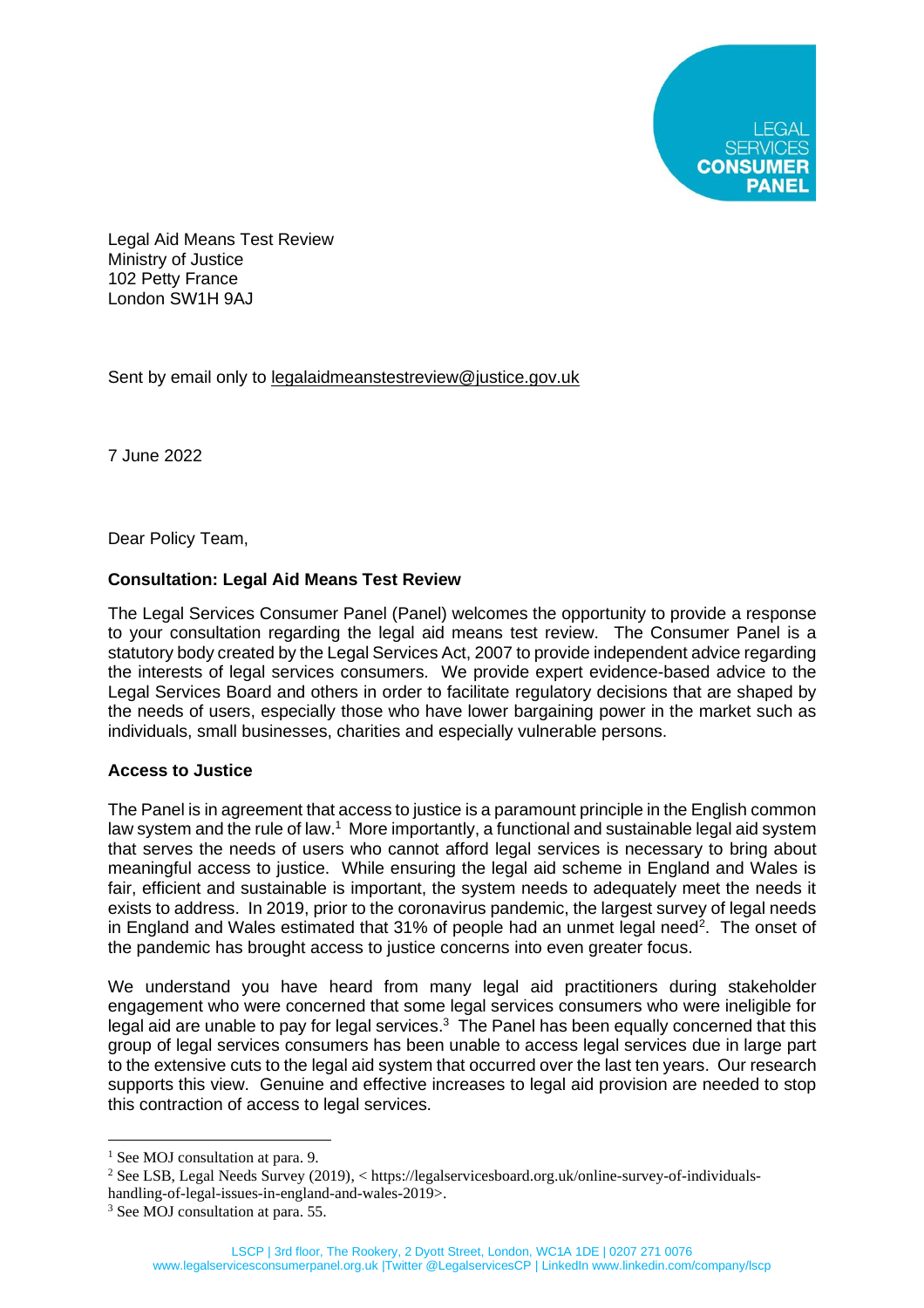## **Legal Services Tracker Survey**

The Panel has conducted an annual tracker survey that monitors the experience of legal services consumers (including legal aid recipients) since 2012. This research clearly shows that the number of legal services consumers who are using legal aid has declined. 5% of legal services consumers used legal aid to pay for their services in 2012, which increased to 8% in 2014, but then there was a steady decline to 3% in 2019, 2020 and 2021. The tracker survey also shows a distinct decline in the use of legal services in certain areas of law over this time period which we suspect is due to cuts to legal aid provision. As the proportion of consumers using legal services in conveyancing, will writing, probate and power of attorney services increased between 2012 and 2021, those using legal services in housing, employment and benefits or tax credits all declined sharply from 5% in 2012 to 2% in 2021. It is also worth noting that according to our research, in 2021, the top four types of legal services used by people using legal aid were criminal (55%), family (12%), housing (12%) and benefits or tax credits (11%). These numbers suggest that rather than switching methods of payment to private fee arrangements, some of the consumers previously using legal aid may have dropped out of the market.

# **Segmentation Information**

Regulators in Legal Services have begun to use segmentation as a way of understanding consumer needs better, with the aim of targeting interventions and developing better solutions. It is our view that means testing needs to consider and reflect on the insight from the segmentation work that is taking place. This will enhance the accuracy of means testing and encourage a better focus on 'quality', meaning that consumers, in particular those who are vulnerable or who are dealing with legal issues of great impact to their lives, receive services better adapted to their needs.

## **Inflation**

Rising inflation rates are a new factor that must be given serious consideration. As inflation rises at a pace not seen in decades, the need to review the rates for the legal aid means tests frequently is unquestionable. In other words, the government cannot wait the usual three to five years before reviewing the new rates once implemented. A mechanism that allows the Ministry of Justice to respond to inflation and the consequential rising cost of living in a timely manner is needed to ensure that the proposals set out regarding the legal aid means test are not outdated before they are even implemented. If the legal aid means tests cannot adapt to current circumstances, the scheme will have no effect on increasing access to legal services (or even of maintaining it at the current poor level).

## **Equality**

Ethnic minority legal services consumers are more likely to use legal aid; 7% did in 2021 compared to just 3% of British white consumers. Specific groups used legal aid at the following rates: Mixed race (6%), Indian (7%), Pakistani (9%), Black African (7%), Black Caribbean (7%) and Asian (net) (6%). Legal aid users also appear to be younger, with it being used by 6% of 18 to 24 year olds, 7% of 25 to 34 years olds, 8% of 35 to 44 year olds, 4% of 45 to 54 year olds and only 1% of those 55 and over. This is in stark contrast to the 55% of our sample of people who had used legal services in the last two years being 55 or over.

The Panel consistently advocates that while working to improve the diversity of the legal profession is important, work must also focus on ensuring that the varying needs of all legal services consumers, in all their diversity, are met. Our data also shows that legal services consumers from ethnic minority backgrounds are less likely (by 3%) to be satisfied with the service they used. Similarly, though 84% of British white consumers were satisfied with the